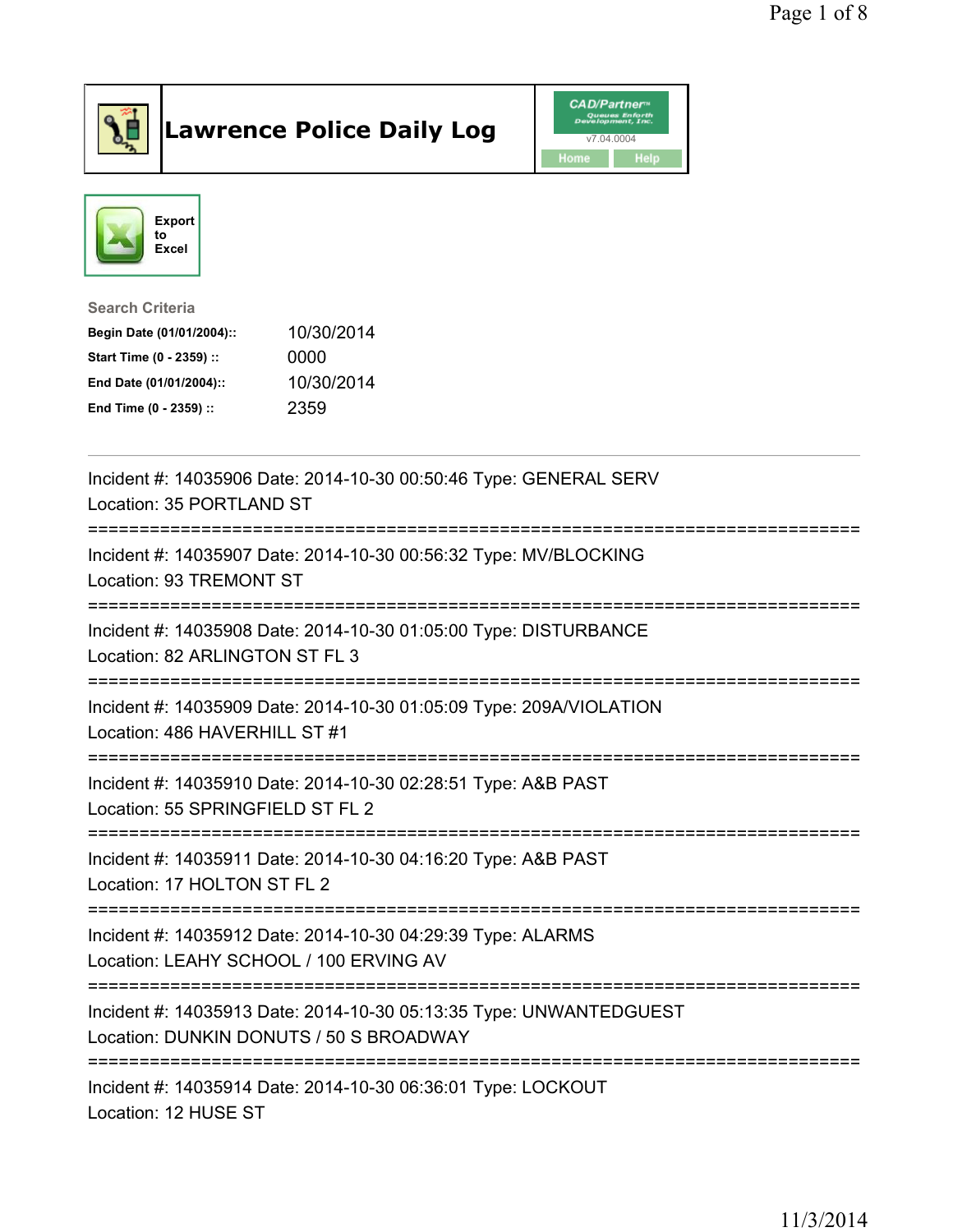| Incident #: 14035915 Date: 2014-10-30 06:55:25 Type: HIT & RUN M/V<br>Location: 210 FERRY ST                                                                     |
|------------------------------------------------------------------------------------------------------------------------------------------------------------------|
| Incident #: 14035917 Date: 2014-10-30 06:55:41 Type: SUS PERS/MV<br>Location: 19 MILTON ST                                                                       |
| Incident #: 14035916 Date: 2014-10-30 06:55:42 Type: WARRANT SERVE<br>Location: LAWRENCE POLICE DEPARTMENT / 90 LOWELL ST                                        |
| Incident #: 14035918 Date: 2014-10-30 06:58:06 Type: PARK & WALK<br>Location: 205 BROADWAY                                                                       |
| Incident #: 14035919 Date: 2014-10-30 06:59:09 Type: UNATENEDCHILD<br>Location: 270 CANAL ST                                                                     |
| Incident #: 14035920 Date: 2014-10-30 07:38:44 Type: ALARMS<br>Location: ADVANCED AUTO PARTS / 183 BROADWAY                                                      |
| Incident #: 14035921 Date: 2014-10-30 07:56:53 Type: AUTO ACC/NO PI<br>Location: LENOX ST & S BROADWAY                                                           |
| Incident #: 14035922 Date: 2014-10-30 08:36:32 Type: GENERAL SERV<br>Location: GULF STATION / 325 WINTHROP AV                                                    |
| Incident #: 14035923 Date: 2014-10-30 08:39:37 Type: WARRANT SERVE<br>Location: 12 WOODLAND CT                                                                   |
| Incident #: 14035924 Date: 2014-10-30 08:49:34 Type: FRAUD<br>Location: 455 S BROADWAY FL 2                                                                      |
| Incident #: 14035925 Date: 2014-10-30 09:49:01 Type: TRAINING<br>Location: 67 ABBOTT ST                                                                          |
| Incident #: 14035926 Date: 2014-10-30 09:59:50 Type: LARCENY/PAST<br>Location: 60 MILTON ST FL 2                                                                 |
| ======================<br>=============<br>Incident #: 14035927 Date: 2014-10-30 10:07:32 Type: DISTURBANCE<br>Location: COADY'S TOWING SERVICE / 139 MARSTON ST |
| Incident #: 14035928 Date: 2014-10-30 10:08:35 Type: M/V STOP                                                                                                    |

Location: COMMONI CT & IACKCONI CT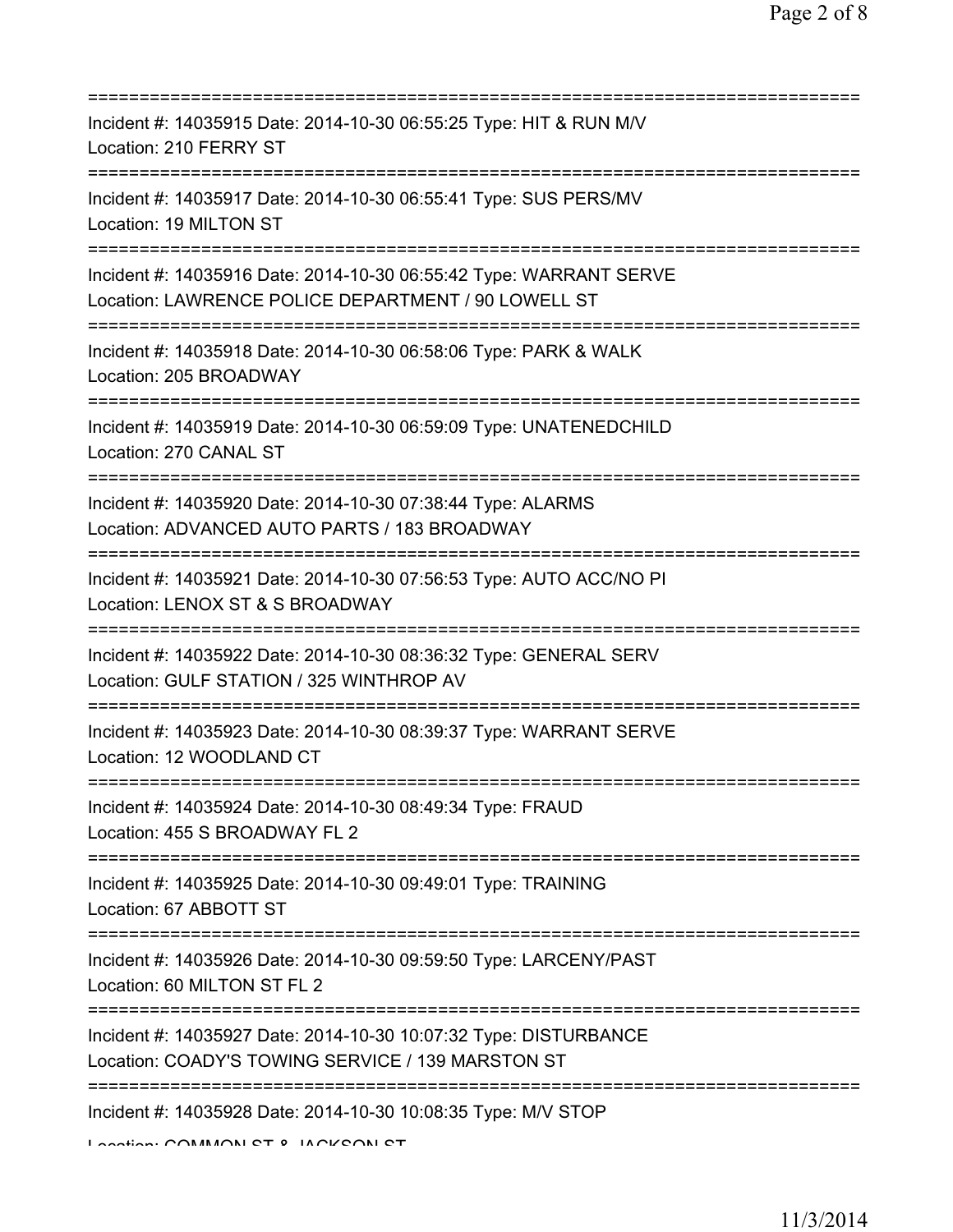| Incident #: 14035929 Date: 2014-10-30 10:22:41 Type: M/V STOP<br>Location: JACKSON CT & JACKSON ST                               |
|----------------------------------------------------------------------------------------------------------------------------------|
| Incident #: 14035930 Date: 2014-10-30 10:30:08 Type: ANIMAL COMPL<br>Location: 227 ANDOVER ST                                    |
| Incident #: 14035931 Date: 2014-10-30 10:57:20 Type: WARRANT SERVE<br>Location: 2 APPLETON ST                                    |
| Incident #: 14035932 Date: 2014-10-30 11:16:12 Type: FIGHT<br>Location: 29 SPRINGFIELD ST                                        |
| Incident #: 14035933 Date: 2014-10-30 11:16:18 Type: M/V STOP<br>Location: CAMBRIDGE ST & WINTHROP AV                            |
| Incident #: 14035934 Date: 2014-10-30 11:17:21 Type: MAL DAMAGE<br>Location: 193 MAPLE ST<br>===============================     |
| Incident #: 14035935 Date: 2014-10-30 11:28:44 Type: B&E/MV/ATTEMP<br>Location: 8 INMAN ST<br>================================== |
| Incident #: 14035936 Date: 2014-10-30 11:38:19 Type: AUTO ACC/PI<br>Location: 101 S UNION ST<br>================================ |
| Incident #: 14035937 Date: 2014-10-30 12:26:49 Type: TENANT PROB<br>Location: 49 WILLOW ST #1                                    |
| Incident #: 14035938 Date: 2014-10-30 12:38:45 Type: DISORDERLY<br>Location: SEVEN ELEVEN / 370 BROADWAY                         |
| Incident #: 14035939 Date: 2014-10-30 12:57:11 Type: SUICIDE ATTEMPT<br>Location: 18 BELLEVUE ST                                 |
| Incident #: 14035940 Date: 2014-10-30 13:02:44 Type: LARCENY/PAST<br>Location: HAVERHILL ST                                      |
| Incident #: 14035941 Date: 2014-10-30 13:18:44 Type: INVEST CONT<br>Location: 60 HILLSIDE AV                                     |
| Incident #: 14035942 Date: 2014-10-30 13:22:03 Type: MISSING PERS                                                                |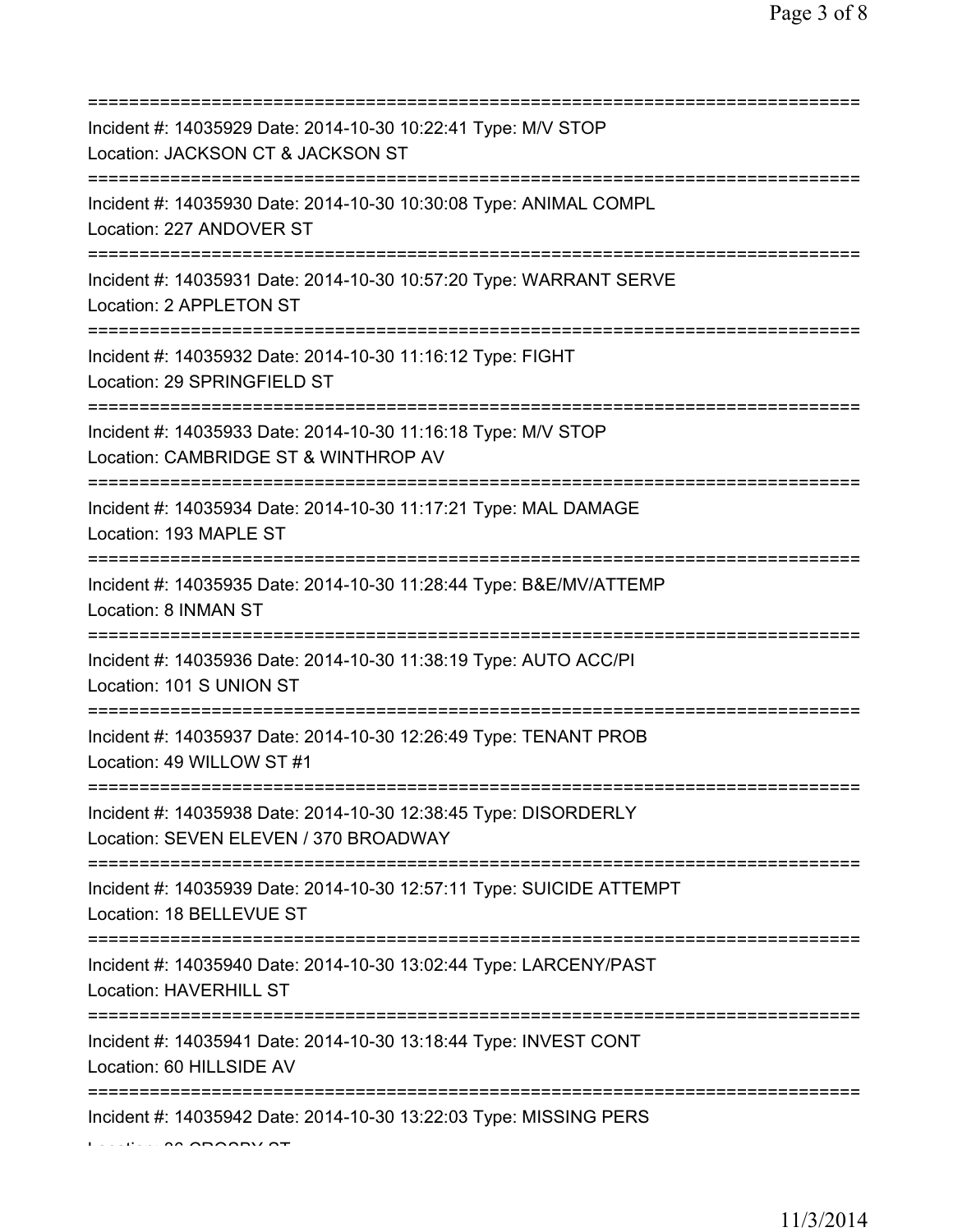=========================================================================== Incident #: 14035943 Date: 2014-10-30 13:23:27 Type: KEEP PEACE Location: 20 BALLARD WY =========================================================================== Incident #: 14035944 Date: 2014-10-30 13:25:07 Type: SUS PERS/MV Location: 52 EXCHANGE ST =========================================================================== Incident #: 14035945 Date: 2014-10-30 13:30:27 Type: M/V STOP Location: 59 ESSEX ST =========================================================================== Incident #: 14035946 Date: 2014-10-30 13:36:02 Type: HIT & RUN M/V Location: CARVER ST & MERRIMACK ST =========================================================================== Incident #: 14035947 Date: 2014-10-30 13:46:43 Type: SUS PERS/MV Location: 136 WATER ST =========================================================================== Incident #: 14035948 Date: 2014-10-30 13:50:27 Type: SUS PERS/MV Location: CLIFTON ST & GROTON ST =========================================================================== Incident #: 14035949 Date: 2014-10-30 14:00:07 Type: MEDIC SUPPORT Location: HAFFNERS GAS STATION / 194 S BROADWAY =========================================================================== Incident #: 14035950 Date: 2014-10-30 14:15:38 Type: THREATS Location: 2 APPLETON ST =========================================================================== Incident #: 14035951 Date: 2014-10-30 14:17:52 Type: E911 HANGUP Location: 490 HAMPSHIRE ST #202 =========================================================================== Incident #: 14035952 Date: 2014-10-30 15:14:30 Type: LARCENY/PAST Location: CEMETARY SERVICES INC / 1 GROTON ST =========================================================================== Incident #: 14035953 Date: 2014-10-30 15:34:12 Type: AUTO ACC/NO PI Location: MANCHESTER ST & WASHINGTON ST =========================================================================== Incident #: 14035954 Date: 2014-10-30 15:35:31 Type: AUTO ACC/NO PI Location: MERRIMACK ST & PARKER ST =========================================================================== Incident #: 14035955 Date: 2014-10-30 15:35:40 Type: AUTO ACC/NO PI Location: WALGREENS / 220 S BROADWAY =========================================================================== Incident #: 14035956 Date: 2014-10-30 15:38:02 Type: AUTO ACC/NO PI Location: ANDOVER ST & S BROADWAY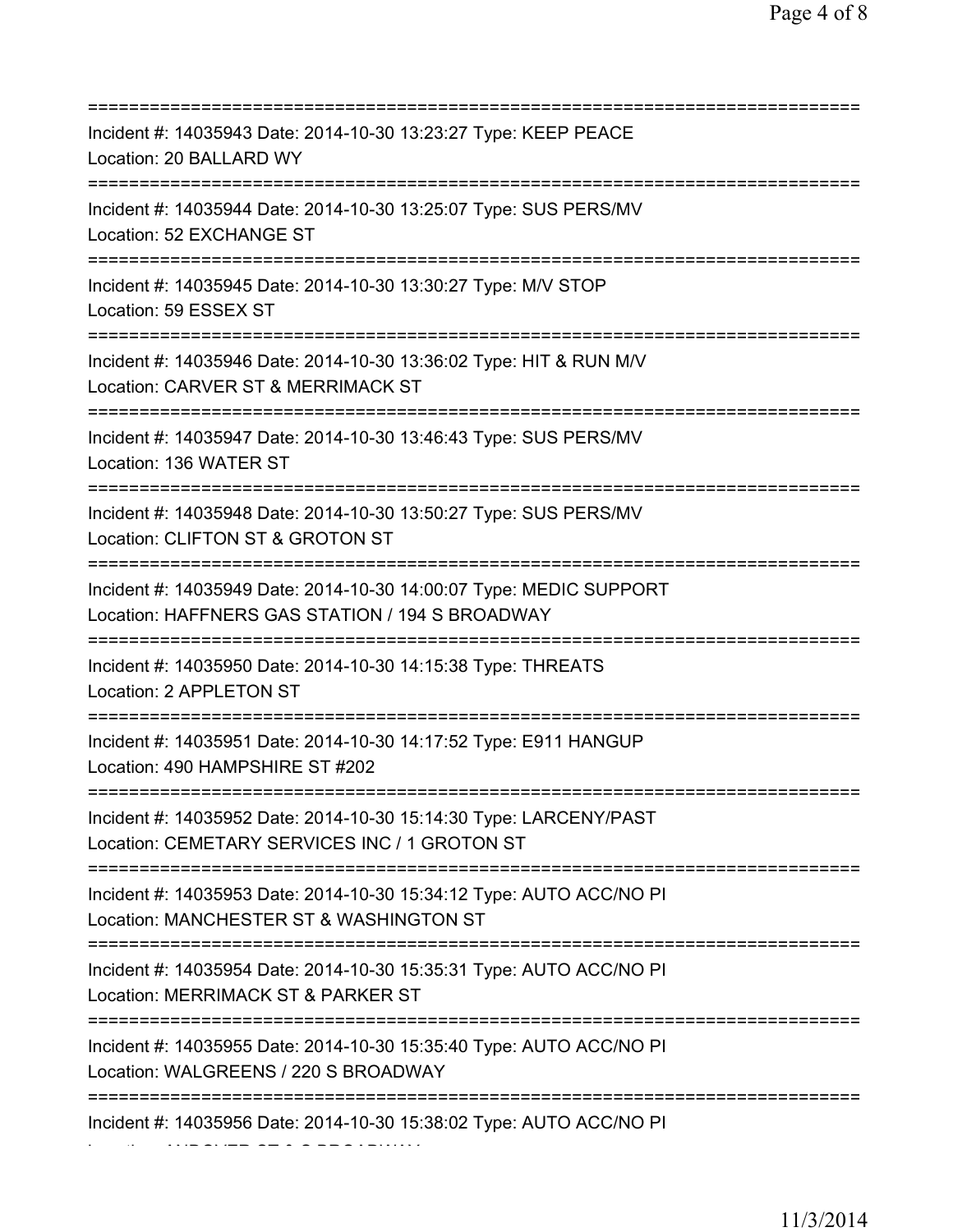| Incident #: 14035957 Date: 2014-10-30 15:47:27 Type: DK (DRUNK)<br>Location: 18 FRANKLIN ST                                              |
|------------------------------------------------------------------------------------------------------------------------------------------|
| Incident #: 14035958 Date: 2014-10-30 16:10:26 Type: UNWANTEDGUEST<br>Location: 10 BEDFORD ST FL 2<br>=======================            |
| Incident #: 14035959 Date: 2014-10-30 16:14:19 Type: GUN CALL<br>Location: MARBLE AV & WATER ST<br>===================================== |
| Incident #: 14035960 Date: 2014-10-30 16:19:02 Type: NOTIFICATION<br>Location: 779 ESSEX ST FL 2                                         |
| Incident #: 14035961 Date: 2014-10-30 16:22:37 Type: DRUG OVERDOSE<br>Location: 39 FOSTER ST<br>==============================           |
| Incident #: 14035962 Date: 2014-10-30 16:26:32 Type: MEDIC SUPPORT<br>Location: 198 ESSEX ST #408                                        |
| Incident #: 14035963 Date: 2014-10-30 16:29:56 Type: MEDIC SUPPORT<br>Location: 1 BERKELEY ST FL 2ND                                     |
| Incident #: 14035964 Date: 2014-10-30 16:47:34 Type: LARCENY/PAST<br>Location: 95 FARNHAM ST                                             |
| Incident #: 14035965 Date: 2014-10-30 17:31:58 Type: MAL DAMAGE<br>Location: 33 BROOK ST                                                 |
| Incident #: 14035966 Date: 2014-10-30 17:32:50 Type: DOMESTIC/PROG<br>Location: ELM ST & JACKSON ST                                      |
| Incident #: 14035967 Date: 2014-10-30 17:45:22 Type: ALARM/BURG<br>Location: JONCAS RESIDENCE / 8 RITA LN                                |
| Incident #: 14035968 Date: 2014-10-30 18:12:22 Type: ALARM/BURG<br>Location: CHICO AUTO REPAIR / 121 WEST ST                             |
| Incident #: 14035969 Date: 2014-10-30 18:16:43 Type: INVEST CONT<br>Location: 311 E HAVERHILL ST                                         |
| Incident #: 14035970 Date: 2014-10-30 18:23:01 Type: ALARM/BURG                                                                          |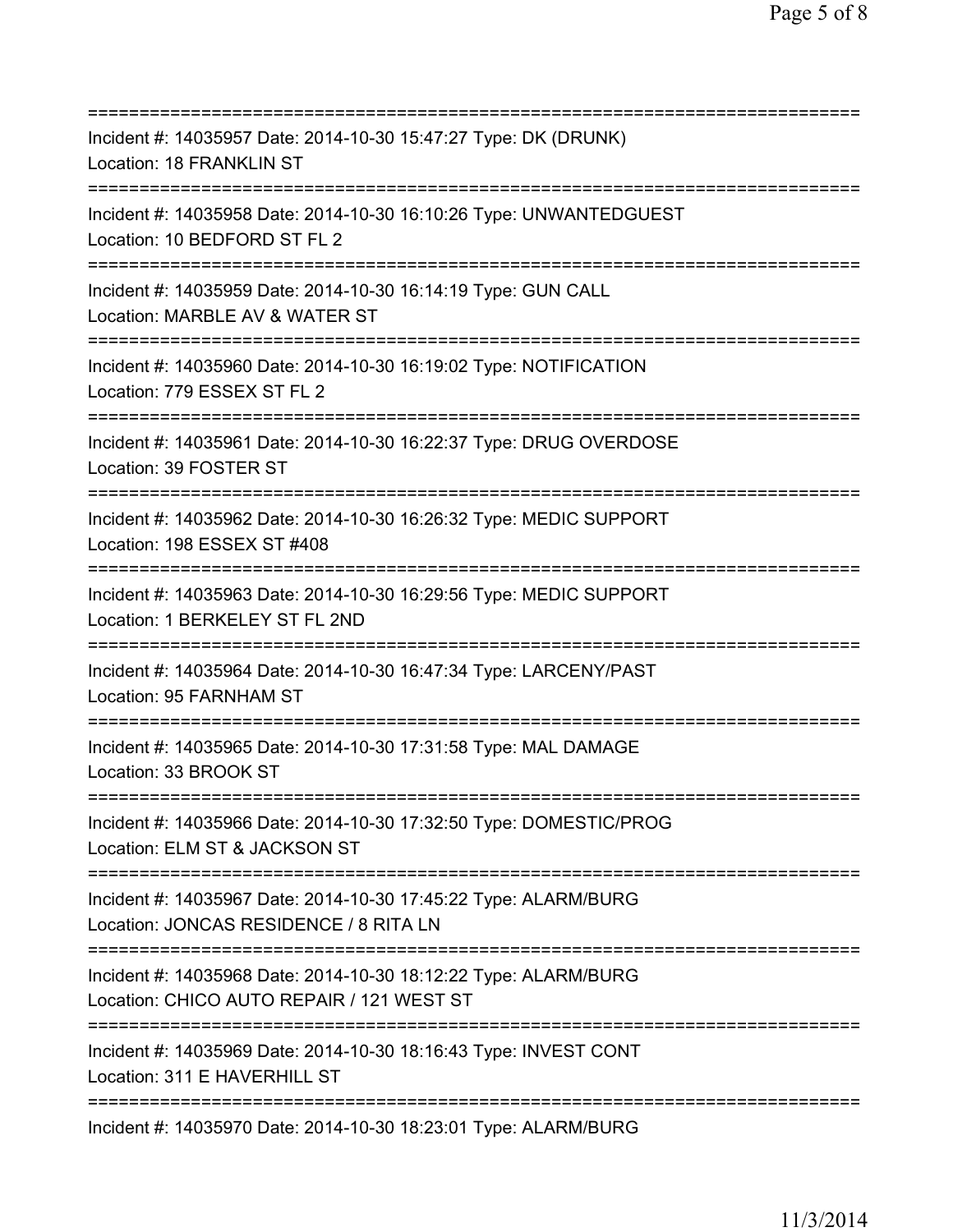=========================================================================== Incident #: 14035971 Date: 2014-10-30 18:47:40 Type: M/V STOP Location: PARKER ST & SALEM ST =========================================================================== Incident #: 14035972 Date: 2014-10-30 18:59:56 Type: UNWANTEDGUEST Location: 2 MAY ST #1 =========================================================================== Incident #: 14035973 Date: 2014-10-30 19:04:23 Type: ALARM/BURG Location: DUNKIN DONUTS / 225 ESSEX ST =========================================================================== Incident #: 14035974 Date: 2014-10-30 19:10:59 Type: M/V STOP Location: GRAFTON ST & WINTHROP AV =========================================================================== Incident #: 14035975 Date: 2014-10-30 19:19:39 Type: MEDIC SUPPORT Location: MCDONALDS / 599 ANDOVER ST =========================================================================== Incident #: 14035976 Date: 2014-10-30 19:26:15 Type: ALARM/BURG Location: 460 S UNION ST =========================================================================== Incident #: 14035977 Date: 2014-10-30 19:28:39 Type: 911 HANG UP Location: 306 HOWARD ST FL 3 =========================================================================== Incident #: 14035978 Date: 2014-10-30 19:39:12 Type: DISTURBANCE Location: 250 CANAL ST =========================================================================== Incident #: 14035979 Date: 2014-10-30 20:04:34 Type: M/V STOP Location: ESSEX ST & LAWRENCE ST =========================================================================== Incident #: 14035980 Date: 2014-10-30 20:05:09 Type: M/V STOP Location: 7PV570 / BERKELEY ST & SWAN ST =========================================================================== Incident #: 14035981 Date: 2014-10-30 20:06:26 Type: M/V STOP Location: ESSEX ST & FRANKLIN ST =========================================================================== Incident #: 14035982 Date: 2014-10-30 20:12:46 Type: SUS PERS/MV Location: 265 MERRIMACK ST =========================================================================== Incident #: 14035983 Date: 2014-10-30 20:23:08 Type: SUS PERS/MV Location: WALGREENS / 135 BROADWAY =========================================================================== Incident #: 14035984 Date: 2014-10-30 20:36:32 Type: M/V STOP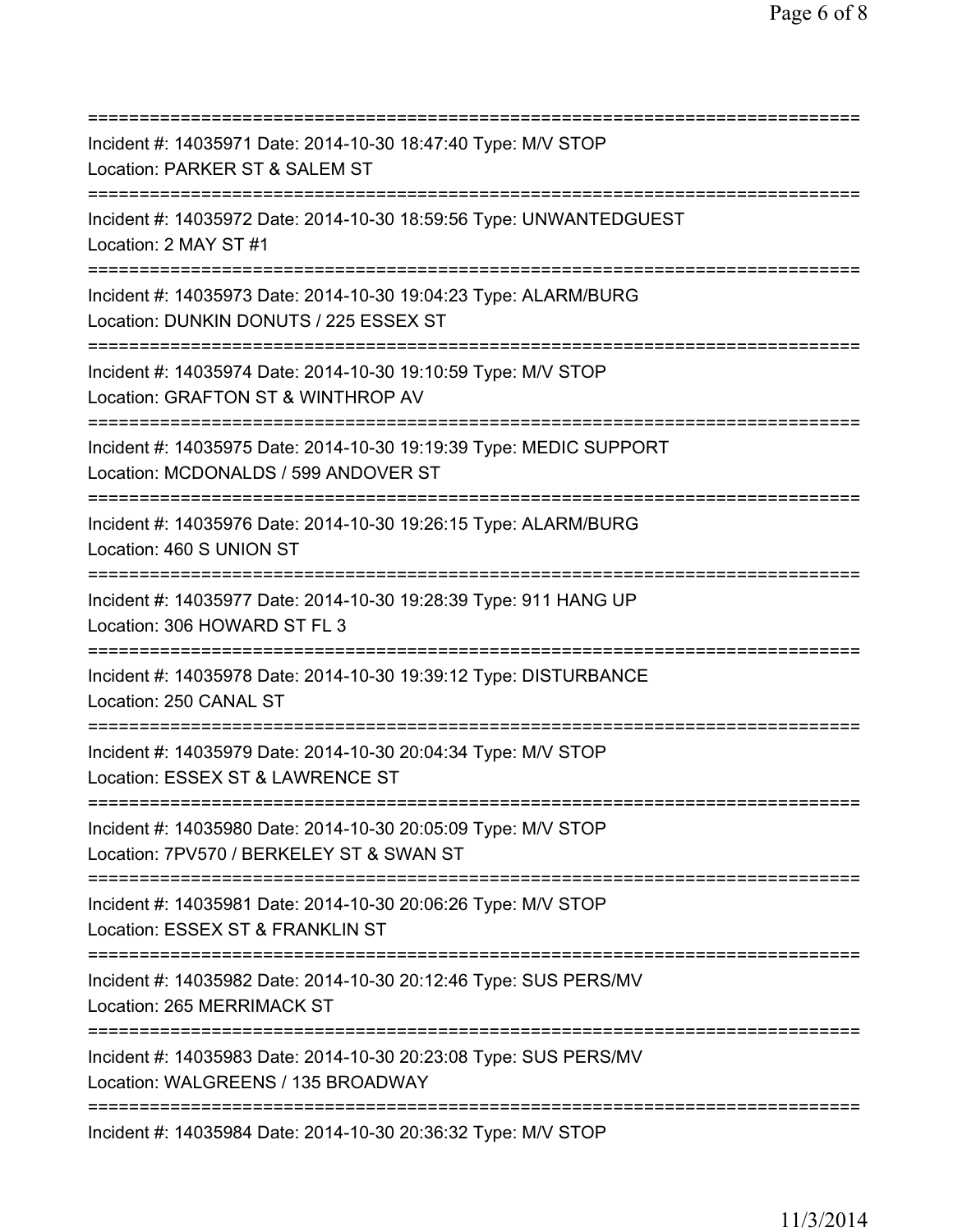| Location: AUBURN ST & CROSS ST                                                                                                       |
|--------------------------------------------------------------------------------------------------------------------------------------|
| Incident #: 14035985 Date: 2014-10-30 20:53:00 Type: DOMESTIC/PROG<br>Location: 204 S UNION ST #3R                                   |
| Incident #: 14035986 Date: 2014-10-30 21:08:55 Type: B&E/DWELL/AT<br>Location: 86 BEACON ST #4<br>----------------------------       |
| Incident #: 14035987 Date: 2014-10-30 21:26:20 Type: NOISE ORD<br>Location: 75 PARK ST #REAR FL 2                                    |
| Incident #: 14035988 Date: 2014-10-30 21:57:09 Type: M/V STOP<br>Location: SUMMER ST & UNION ST                                      |
| Incident #: 14035989 Date: 2014-10-30 22:13:11 Type: M/V STOP<br>Location: BROADWAY & COMMON ST                                      |
| Incident #: 14035990 Date: 2014-10-30 22:25:35 Type: SUS PERS/MV<br>Location: SARATOGA ST & SARATOGA TER                             |
| Incident #: 14035991 Date: 2014-10-30 22:26:39 Type: GENERAL SERV<br>Location: 44 MELVIN ST #2                                       |
| Incident #: 14035992 Date: 2014-10-30 22:36:26 Type: SUS PERS/MV<br>Location: 227 PARK ST FL 1                                       |
| Incident #: 14035993 Date: 2014-10-30 22:43:36 Type: M/V STOP<br>Location: ANDOVER ST & PARKER ST<br>=============================== |
| Incident #: 14035994 Date: 2014-10-30 23:36:59 Type: B&E/MV/PAST<br>Location: 1 HANCOCK ST                                           |
| Incident #: 14035995 Date: 2014-10-30 23:42:01 Type: MEDIC SUPPORT<br>Location: 97.5 RAILROAD ST #D                                  |
|                                                                                                                                      |

270 record(s)

{ call presslog("2014-10-30","0000","2014-10-30","2359") } Total records found: 270 These results were produced by the following query:

٦

Г